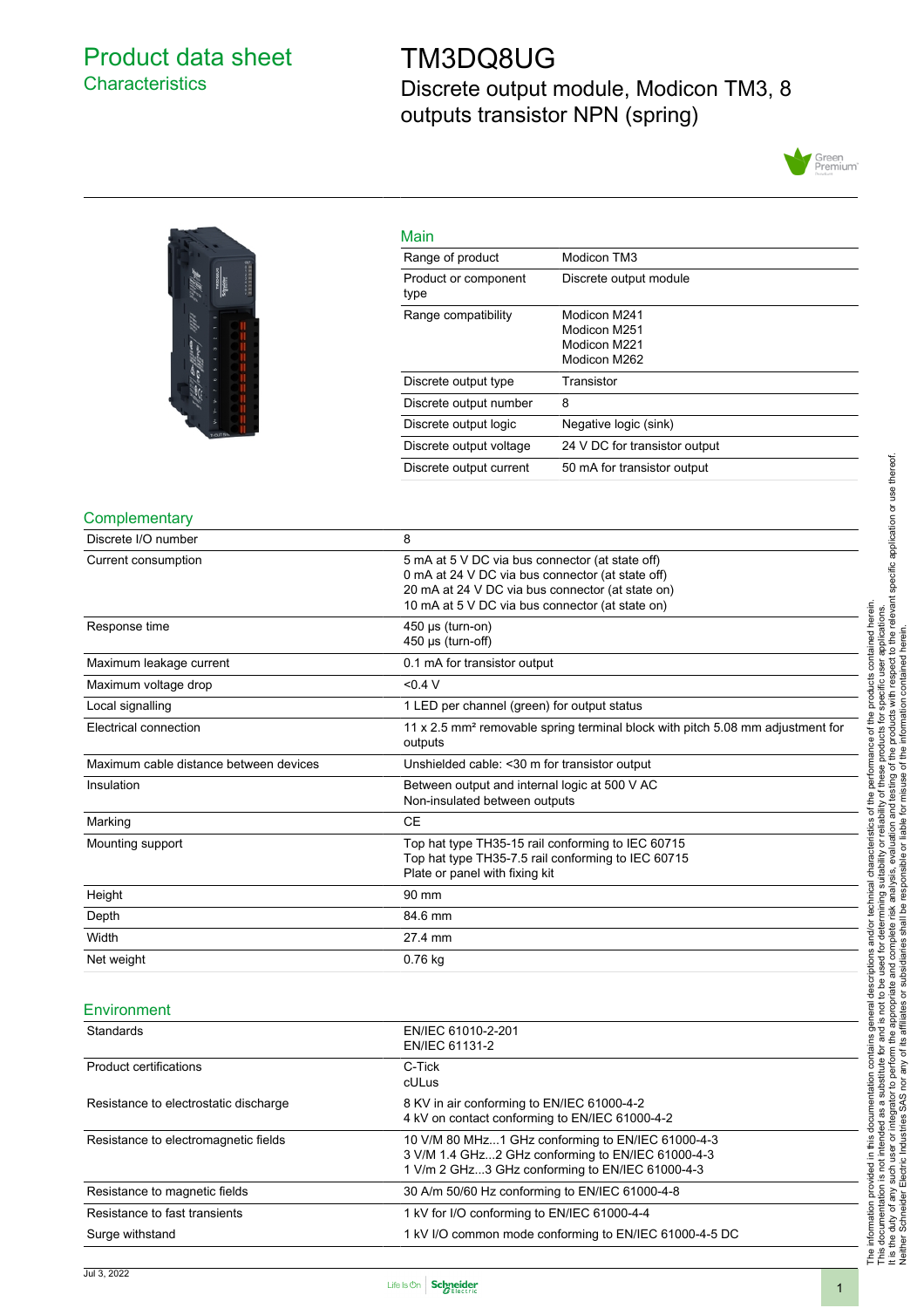| Resistance to conducted disturbances  | 10 V 0.1580 MHz conforming to EN/IEC 61000-4-6<br>3 V spot frequency (2, 3, 4, 6.2, 8.2, 12.6, 16.5, 18.8, 22, 25 MHz) conforming to<br>Marine specification (LR, ABS, DNV, GL)                                      |
|---------------------------------------|----------------------------------------------------------------------------------------------------------------------------------------------------------------------------------------------------------------------|
| Electromagnetic emission              | Radiated emissions - test level: 40 dBµV/m QP class A (10 m) at 30230 MHz<br>conforming to EN/IEC 55011<br>Radiated emissions - test level: 47 dBµV/m QP class A (10 m) at 2301000 MHz<br>conforming to EN/IEC 55011 |
| Ambient air temperature for operation | -1035 °C vertical installation<br>-1055 °C horizontal installation                                                                                                                                                   |
| Ambient air temperature for storage   | $-2570 °C$                                                                                                                                                                                                           |
| Relative humidity                     | 1095 %, without condensation (in operation)<br>1095 %, without condensation (in storage)                                                                                                                             |
| IP degree of protection               | IP20 with protective cover in place                                                                                                                                                                                  |
| Pollution degree                      | 2                                                                                                                                                                                                                    |
| Operating altitude                    | $02000$ m                                                                                                                                                                                                            |
| Storage altitude                      | $03000$ m                                                                                                                                                                                                            |
| Vibration resistance                  | 3.5 mm at 58.4 Hz on DIN rail<br>3 gn at 8.4150 Hz on DIN rail<br>3.5 mm at 58.4 Hz on panel<br>3 gn at 8.4150 Hz on panel                                                                                           |
| Shock resistance                      | 15 gn for 11 ms                                                                                                                                                                                                      |

### Packing Units

| ີ                            |                   |  |
|------------------------------|-------------------|--|
| Unit Type of Package 1       | <b>PCE</b>        |  |
| Number of Units in Package 1 |                   |  |
| Package 1 Weight             | 230.0 g           |  |
| Package 1 Height             | $7.5 \text{ cm}$  |  |
| Package 1 width              | $10.5 \text{ cm}$ |  |
| Package 1 Length             | $12.5 \text{ cm}$ |  |
| Unit Type of Package 2       | S <sub>02</sub>   |  |
| Number of Units in Package 2 | 9                 |  |
| Package 2 Weight             | $2.3$ kg          |  |
| Package 2 Height             | $15 \text{ cm}$   |  |
| Package 2 width              | 30 cm             |  |
| Package 2 Length             | 40 cm             |  |
|                              |                   |  |

### Offer Sustainability

| Sustainable offer status        | Green Premium product                                                                                                                                                                                                                                    |
|---------------------------------|----------------------------------------------------------------------------------------------------------------------------------------------------------------------------------------------------------------------------------------------------------|
| <b>REACh Regulation</b>         | REACh Declaration                                                                                                                                                                                                                                        |
| <b>REACh free of SVHC</b>       | Yes                                                                                                                                                                                                                                                      |
| <b>EU RoHS Directive</b>        | Pro-active compliance (Product out of EU RoHS legal scope) EU RoHS<br><b>Declaration</b>                                                                                                                                                                 |
| Toxic heavy metal free          | Yes                                                                                                                                                                                                                                                      |
| Mercury free                    | Yes                                                                                                                                                                                                                                                      |
| RoHS exemption information      | <b>E</b> Yes                                                                                                                                                                                                                                             |
| China RoHS Regulation           | China RoHS Declaration                                                                                                                                                                                                                                   |
| <b>Environmental Disclosure</b> | Product Environmental Profile                                                                                                                                                                                                                            |
| <b>Circularity Profile</b>      | End Of Life Information                                                                                                                                                                                                                                  |
| <b>WEEE</b>                     | The product must be disposed on European Union markets following specific<br>waste collection and never end up in rubbish bins                                                                                                                           |
| PVC free                        | Yes                                                                                                                                                                                                                                                      |
| California proposition 65       | WARNING: This product can expose you to chemicals including: Lead and<br>lead compounds, which is known to the State of California to cause cancer<br>and birth defects or other reproductive harm. For more information go to<br>www.P65Warnings.ca.gov |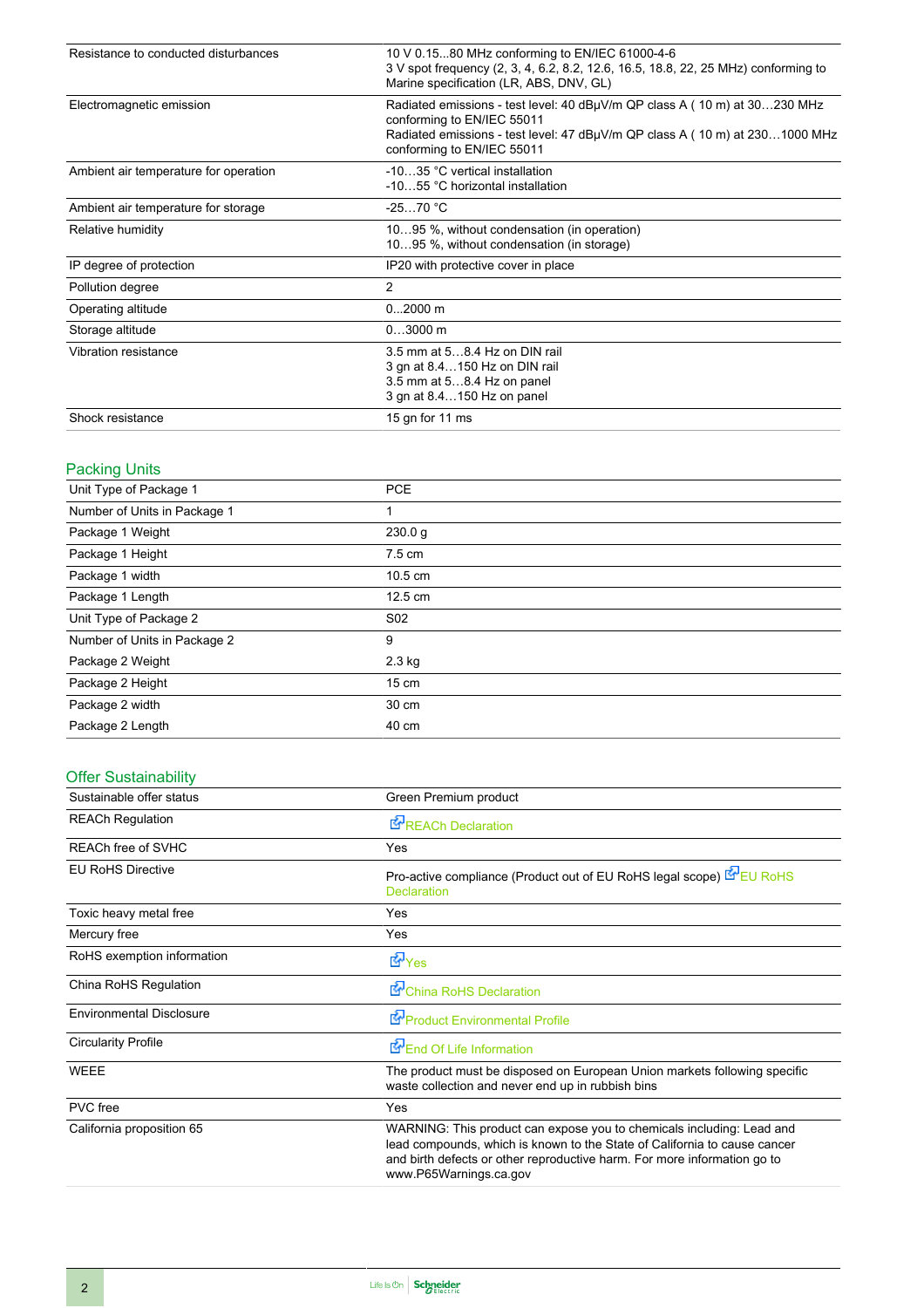Product data sheet Dimensions Drawings

# TM3DQ8UG

## Dimensions



(\*) 8.5 mm/0.33 in. when the clamp is pulled out.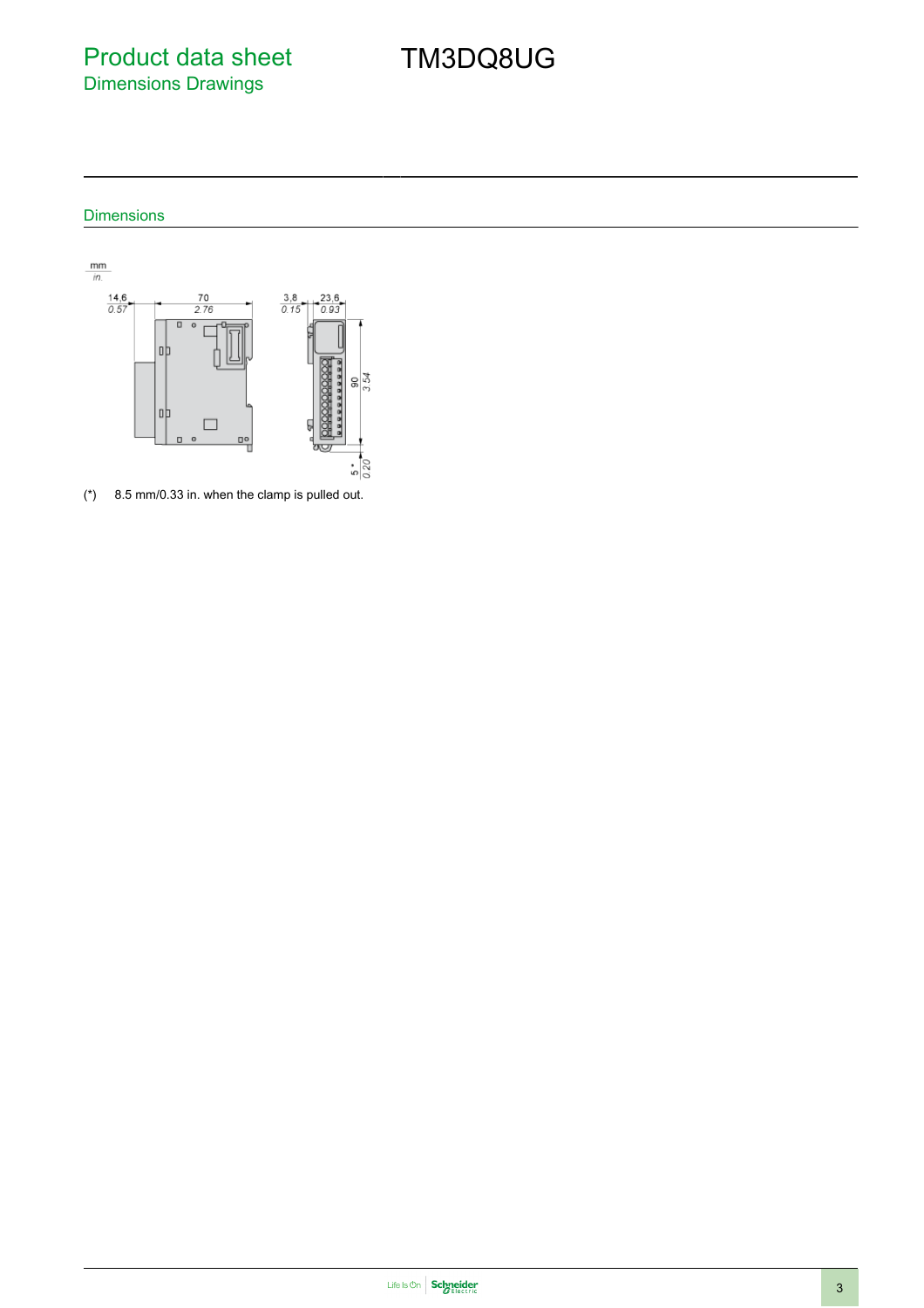# TM3DQ8UG

### Spacing Requirements



### Mounting on a Rail



### Incorrect Mounting



### Mounting on a Panel Surface



(1) Install a mounting strip

### Mounting Hole Layout